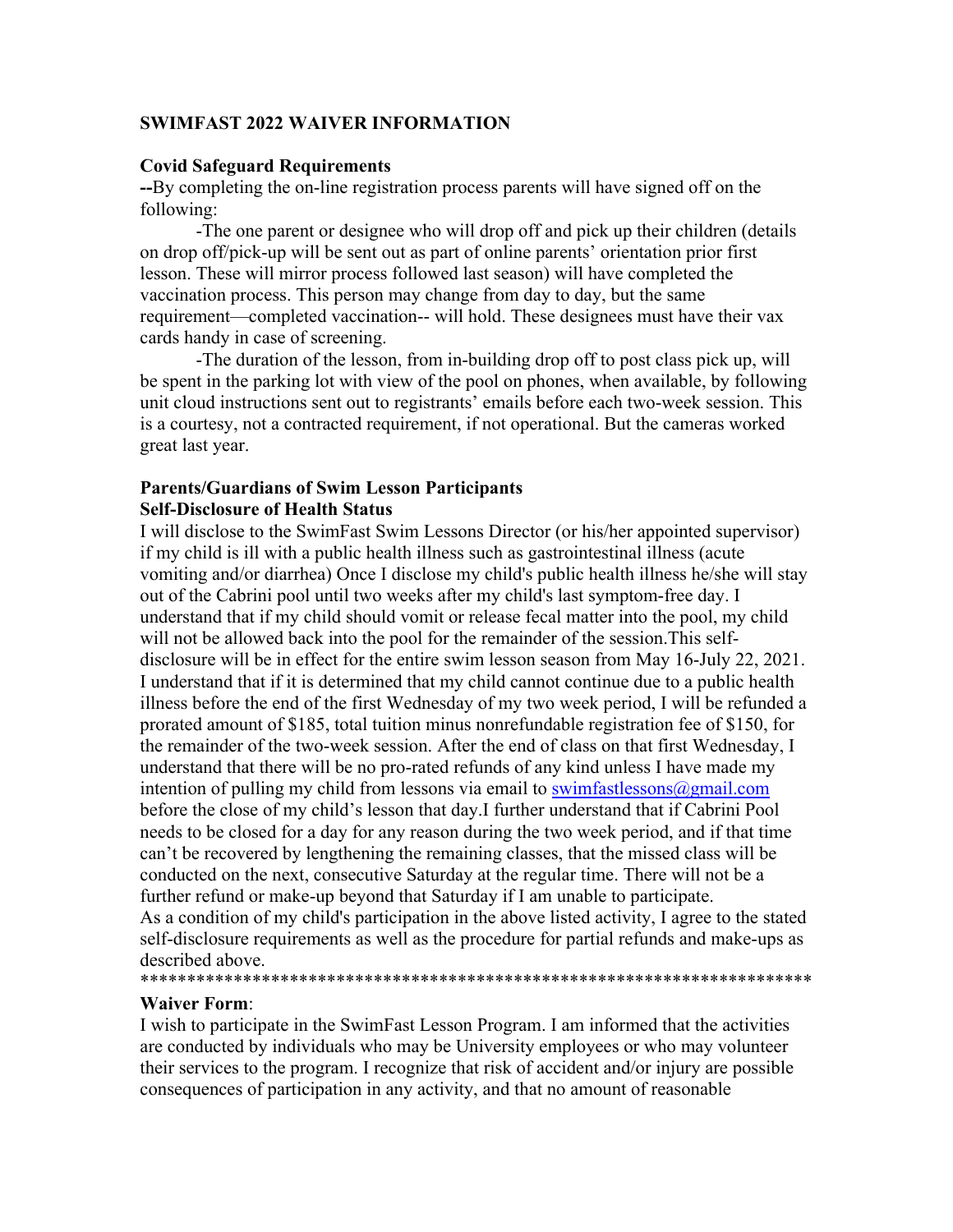instruction and supervision will prevent every and all type of injury. I also realize and understand that severe injuries are possible. I appreciate the character of the risks involved and I voluntarily assume all risk of injury. I have carefully considered how the possible consequences of injury may impact my life, and choose to accept this risk and to participate in the designated activities. In accepting this risk, I expressly and explicitly release, discharge and waive any and all responsibility of SwimFast LLC and Cabrini and the employees, officials or agents of any and all of the foregoing, pertaining or related to, or arising from, in any manner, injuries to my person as a result of participation in this activity.

# **Authorization to consent to medical treatment for a minor child**:

I state that I am the natural parent and/or have legal custody of registered child. I authorize Coach Cindy Ikeler, (camp director) or her designee to consent to any examination, anesthetic, x-ray, medical or surgical diagnosis or treatment, and/or hospital care to be rendered to this minor under the general conditions of special supervision and on the advice of any physician or surgeon licensed to practice when efforts to contact me are unsuccessful.

**Media materials**: In addition I waive all claims to pictures or video taken of the lessons in progress for instructional materials, advertising, or profit.

**\*\*NOTICE**: ALL **2-5** YEAR OLDS MUST WEAR **WATER DIAPERS** (actually 2 pair for the 2's and 3's). This is regardless of skill level and it is a safeguard against waterborne illness. 5 and unders who come to lessons without the above will be returned to their parents (this situation is NOT eligible for refund other than the conditions stated above in the partial refund policy). This is also in the Waiver Information signed off on before registration is complete.

In addition to disposal water diapers try the re-usable insert-type for lessons here, then remove the insert and just use the suit once they're finished lessons and are off at other pools that don't require it. If you're having trouble finding larger sizes, just google water diapers for special needs—plenty of larger options. **Please, please, please** don't assume that your "potty trained" 4 or 5 year old is exempt—no one is exempt. We're in the business of keeping your youngsters safe—both in the water and from the water.

Remember, I don't need absorbency, just **containment, but they can't be porous.** Just make sure there's a good, tight fit around the thighs and waist. We need to keep clean up, in case of a mis-hap, in the bathroom, not the pool. We just can't do the job if we're clearing the pool for clean up.

Suggestions in communicating with your youngster:

- Don't call them diapers! They're swim lesson "water pants" that are required at this pool only. required at this pool only.
- "This is what you wear at lessons—nowhere else."
- "Babies wear diapers; these are swim pants."